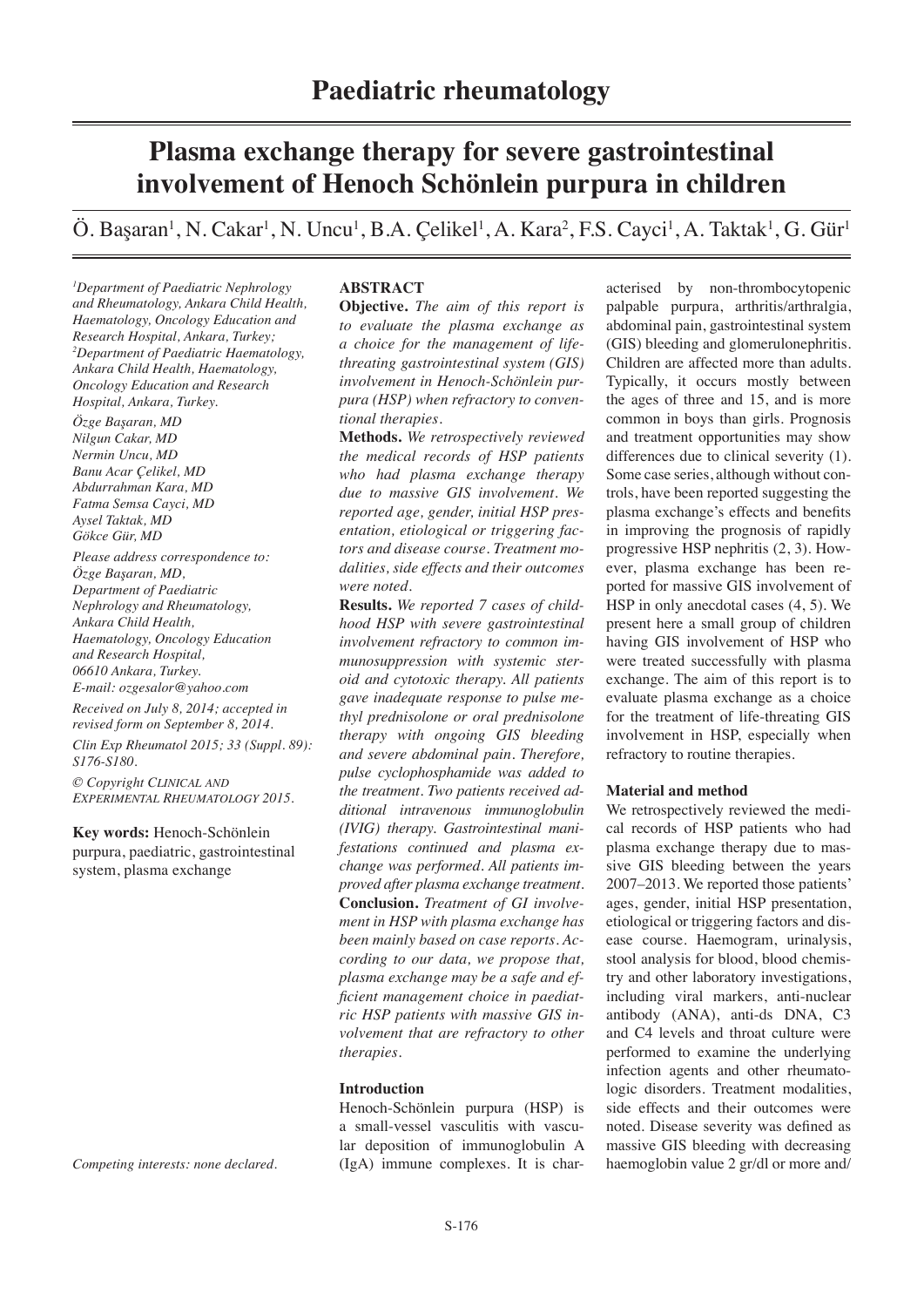#### **Plasma exchange in HSP GIS involvement / Ö. Basaran et al. PAEDIATRIC RHEUMATOLOGY**

or refractory ongoing abdominal pain despite receiving immunosuppressive treatment. According to the guidelines on transfusion procedures in critically ill children (6), Red blood cell (RBC) transfusion should be given if haemoglobin levels are below 7g/dl. Refractory GIS disease was defined as when patients continue to have GIS symptoms despite receiving immunosuppressive therapies. Remission in GIS involvement was defined as when patients had no further GI symptoms or GI haemorrhage. And response indicators were considered as improvement of GI bleeding or refractory abdominal pain. Plasma volume to change in each plasma exchange session was calculated with the formula of 50 cc per kilograms. Before the procedure, premedication was given using intravenous 1mg/kg prednisolone and intravenous 2mg/kg pheniramine maleat.

Statistical analysis was carried out. For continuous variables, the data were presented as mean  $\pm$  standard deviation.

### **Results**

Seven patients who had plasma exchange therapy due to GIS involvement were identified. The mean age of the patients was 10.16 years (range 5–16). Two patients were female and five were male. On physical examination, they had palpable purpuric lesions on the lower extremities. Skin biopsy was performed in three patients (patient no. 3, 5 and 6). The results were compatible with leukocytoclastic vasculitis; two also had perivascular deposits of Ig A with direct immunofluorescence staining. All patients suffered from severe abdominal pain, and five patients also had massive GI bleeding (no. 1, 2, 4, 5 and 7**)**. The other two patients (no. 3 and 6) had severe abdominal pain. All patients had haemoglobin decrease over 2 g/dl. Patients 2 and 3 received RBC transfusion as their haemoglobin values were below 7gr/dl. Five patients had one episode of HSP. One of them (patient no. 6) had a prolonged course (over six months) of abdominal pain and haemorrhage and purpuric rash. Patient no. 3 had several intussusception attacks that were confirmed by ultrasonography besides massive GIS bleeding. Patient no. 5 had a previous HSP attack without GIS involvement. This patient has also been previously reported by Acar *et al.* (4), and had two HSP episodes within a five-year period, after receiving hepatitis B vaccine that might be a triggering factor for HSP. Patients 2 and 3 were already under control with the diagnosis of Familial Mediterranean Fever (FMF) and had been receiving colchicine therapy. FMF DNA investigation was performed in patient 4 due to his history of recurrent abdominal pain and arthralgia attacks, revealing M694V homozygousity and was started with colchicine therapy. Patients nos. 6 and 7 had endoscopic investigation and stomach ulcerations were shown. *Helicobacter pylori* (*H. pylori*) was obtained on the mucosal tissue. Both patients received eradication therapy. All patients had high-dose methyl prednisolone (MPZ) treatment (30mg/kg/ day for three subsequent days) for the first-line therapy and then conti nued with oral prednisolone (2 mg/kg/day). Despite corticosteroid therapy, all patients' complaints continued, and GI bleeding did not improve. Therefore, we decided to add pulse cyclophosphamide (650 mg/m2 , *i.v.* infusion). In addition to this, two patients received intravenous immunoglobulin (IVIG) therapy. Although having immunosuppressive treatments and IVIG, GI manifestations did not improve, so we started the plasma exchange procedure. The exhanges were made using fresh frozen plasma (FFP), and the patients' number of cycle ranges were two-six (mean four). Each cycle was performed daily or every other day, which was decided according to the clinical severity. Despite premedication before the plasma exchange process, three patients (no. 3, 6 and 7) developed urticarial rashes. Two of them had no more allergic reactions during the other sessions but in patient no. 3 the rashes reappeared during the exchange. Therefore, her other cycles were performed with 4% albumin as a replacement fluid, and she had no further side effects. Patient no. 1 had generalised seizure after MPZ and cyclophosphamide therapy. Concurrently, he had high blood pressure. His cranial magnetic resonance (MR) and MR

angiography revealed normal findings. Urinalysis, urea, creatinin levels and renal ultrasonography were normal. Because of only one episode of hypertension and sustaining normality after one dose of anti-hypertensive drug, nifedipine, hypertension was attributed to the pulse methyl prednisolone therapy. Anti-epileptic treatment was initiated and was ceased six months later. He has had no seizures and no neurological manifestations since then. One patient (no. 4) had renal involvement. He had proteinuria with 198 mg/m<sup>2</sup>/ hour. Renal function tests were normal. Kidney biopsy showed focal segmental glomerulosclerosis (Class II b) (7) with deposition of Ig A. This patient also had a laparotomy with the suspicion of severe GIS perforation. His bowels were haemorrhagic and oedematous with no signs of perforation. Two months after plasma exchange therapy his proteinuria decreased to 1 gr/day and he had normal plasma urea and creatinine levels. All the patients improved after plasma exchange management. None of them have had any GIS complaints since then with normal laboratory parameters and physical examination findings. Only the patient with HSP nephritis continued therapy with oral steroids and antiplatelet agent (acetylsalicylic acid 5 mg/kg/day).

### **Discussion**

The present report confirmed the safety and efficacy of plasma exchange therapy as a management choice in a small group of paediatric HSP patients with massive GIS involvement. HSP is a systemic vasculitis presenting with a classical tetrad of rash, arthralgia/ arthritis, abdominal pain and renal disease (1). Gastrointestinal signs and symptoms, including abdominal pain, associated with nausea, vomiting, diarrhoea or constipation develop in more than half of the patients (1, 8, 9). However, more serious complications like intussusception, perforation, and massive life-threatening GIS bleeding may occur rarely (8, 10). The active phase of HSP improves in 94% of children with only supporting therapy (1). Although overall prognosis is excellent, clinicians should make the parents aware of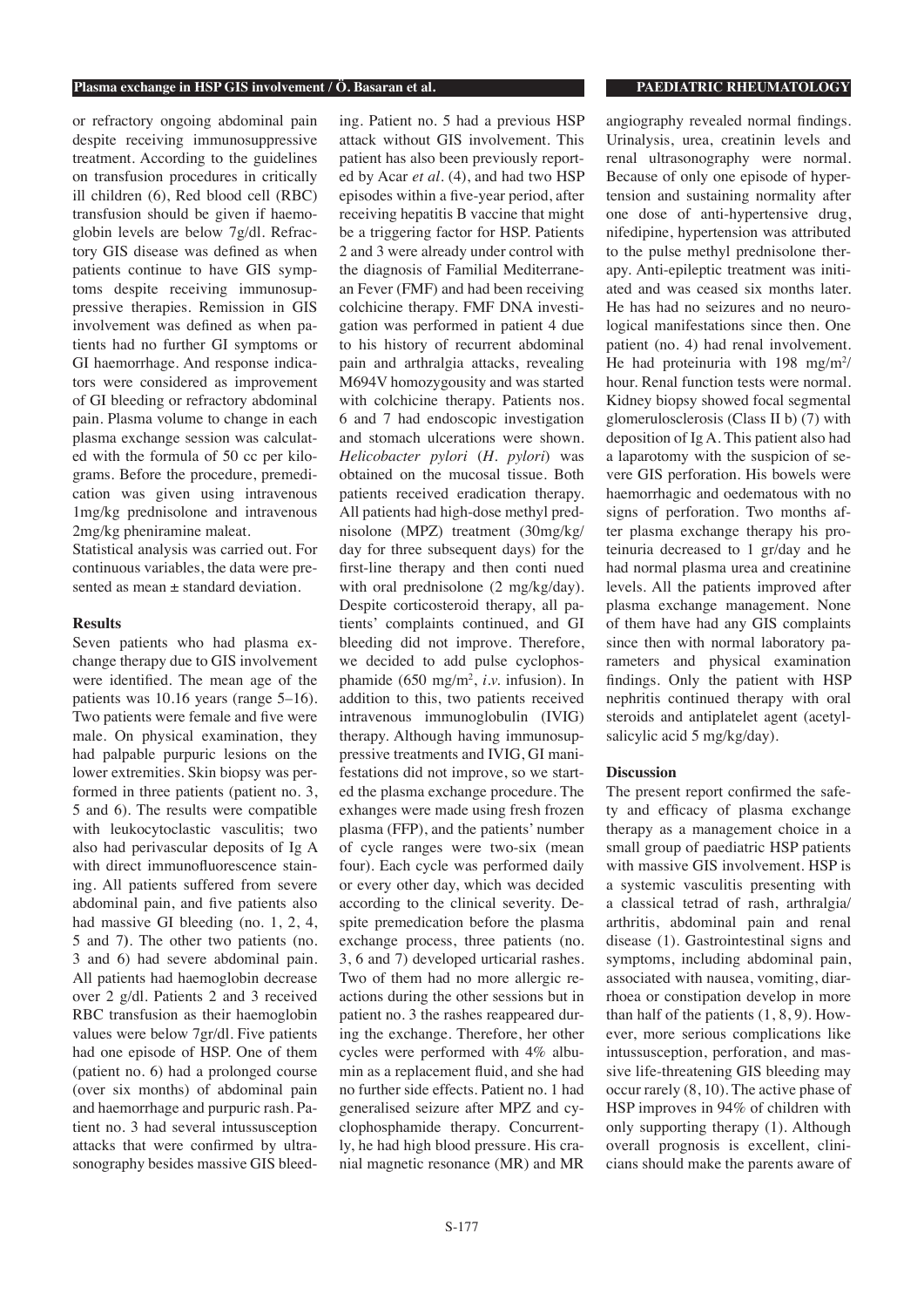**Table I.** Demographic and clinical features of the patients who underwent plasma exchange.

| Patient<br>no. | Age<br>(year) | Gender       | Clinical findings |           |                      |            |       | number of                                        | Other clinical                                       | Treatment                                                                             |
|----------------|---------------|--------------|-------------------|-----------|----------------------|------------|-------|--------------------------------------------------|------------------------------------------------------|---------------------------------------------------------------------------------------|
|                |               |              | Purpura           |           | Arthritis Arthralgia | <b>GIS</b> | Renal | plasma exchange<br>cycles                        | diagnosis                                            |                                                                                       |
| 1              | 9             | M            | $^{+}$            |           |                      | $\ddot{}$  |       | 3                                                | Seizure                                              | Pulse methyl prednisolone<br>Cyclophosphamide pulse<br>Plasma exchange                |
| $\overline{2}$ | 8             | M            | $\ddot{}$         |           | $+$                  | $^{+}$     |       | 3                                                | MEFV (M694V/M680I)                                   | Pulse methyl prednisolone<br>Cyclophosphamide pulse<br>Colchicine<br>Plasma exchange  |
| 3              | 10            | M            | $^{+}$            |           | $+$                  |            |       | 2 plasma<br>exchanges<br>1 albumino-<br>pheresis | MEFV (M694V/V726A)                                   | Pulse methyl prednisolone<br>Cyclophosphamide pulse<br>Colchicine<br>Plasma exchange  |
| $\overline{4}$ | 5             | $\mathbf{F}$ | $^{+}$            |           |                      |            | $+$   | 6                                                | MEFV (M694V/M694V)<br>Class IIb HSP Nephritis        | Pulse methyl prednisolone<br>Cyclophosphamide pulse<br>Colchicine<br>Plasma exchange  |
| 5              | 13            | M            | $^{+}$            |           |                      |            |       | $\overline{4}$                                   |                                                      | Pulse methyl prednisolone<br>Cyclophosphamide pulse<br><b>IVIG</b><br>Plasma exchange |
| 6              | 16            | $\mathbf{F}$ | $+$               | $\ddot{}$ | $\ddot{}$            |            |       | 6                                                | H. pylori gastritis<br><b>MEFV</b> Mutation negative | Pulse methyl prednisolone<br>Cyclophosphamide pulse<br><b>IVIG</b><br>Plasma exchange |
| $\tau$         | 9             | M            | $^{+}$            |           | $^{+}$               | $^{+}$     |       | $\overline{4}$                                   | H. pylori gastritis<br>MEFV Mutation negative        | Pulse methyl prednisolone<br>Cyclophosphamide pulse<br>Plasma exchange                |

FMF: Familial Mediterranean Fever; F: Female; M: Male; IVIG: Intravenous immunoglobulin.

the possible severe and life-threatening complications of the disease (11). In serious and complicated conditions immunosuppressive therapies, including steroids, azathioprine, cyclophosphamide and cyclosporine might be used. These agents are effective by inhibiting inflammation. There has been no placebo-controlled prospective trial for usage of corticosteroids in treating the GIS involvement of HSP. However, some case reports suggest that corticosteroids were effective in the first-line therapy of abdominal pain in HSP (1). On the other hand, when patients are refractory to immunomodulatory treatment and continue to have life-threating GIS involvement like excessive bleeding, there has been an immediate need for another treatment method. So more treatment modalities have been reported for HSP patients with GIS involvement. One of the

choices is IVIG. Some cases have been published previously, which described a complete response to IVIG therapy (8, 10, 12). Fagbemi *et al.* reported a nine-year-old girl who presented with massive GIS bleeding due to HSP and improved after IVIG. They attributed the mechanism of the action of IVIG to sialylation of Ig Fc regions, blockade of FC receptors and down regulation of T-B cell functions (8). Currently, there is evidence supporting the benefits and efficacy of using IVIG in the treatment of Kawasaki disease, especially in prevention of coronary artery dilatations. Moreover, although there is less experience for usage of IVIG in ANCA associated vasculitis, some studies suggest a beneficial effect. However, in other vasculitis syndromes like HSP and polyarteritis nodosa (PAN), only case reports have described a good effect of IVIG to control the disease ac-

tivity. As a result, the efficacy of IVIG has not yet been proven in HSP and PAN (13). Two of our patients received IVIG therapy after corticosteroid and cyclophosphamide; however, they did not have any benefits and did not improve. That being said, IVIG can still be a choice for the treatment of HSP patients with severe GIS involvement before plasma exchange therapy. Some publications have discussed the possible role of decreased factor XIII levels in GIS bleeding of HSP patients. Fukui *et al.* and Prenzel *et al.* reported that after receiving Factor XIII concentrate, patients with abdominal symptoms of HSP improved remarkably (15-16). We did not treat our patients

with factor XIII concentrates, as currently this drug is not readily available in Turkey and has to be obtained from abroad. Therefore, we can speculate that FFP given to our patients might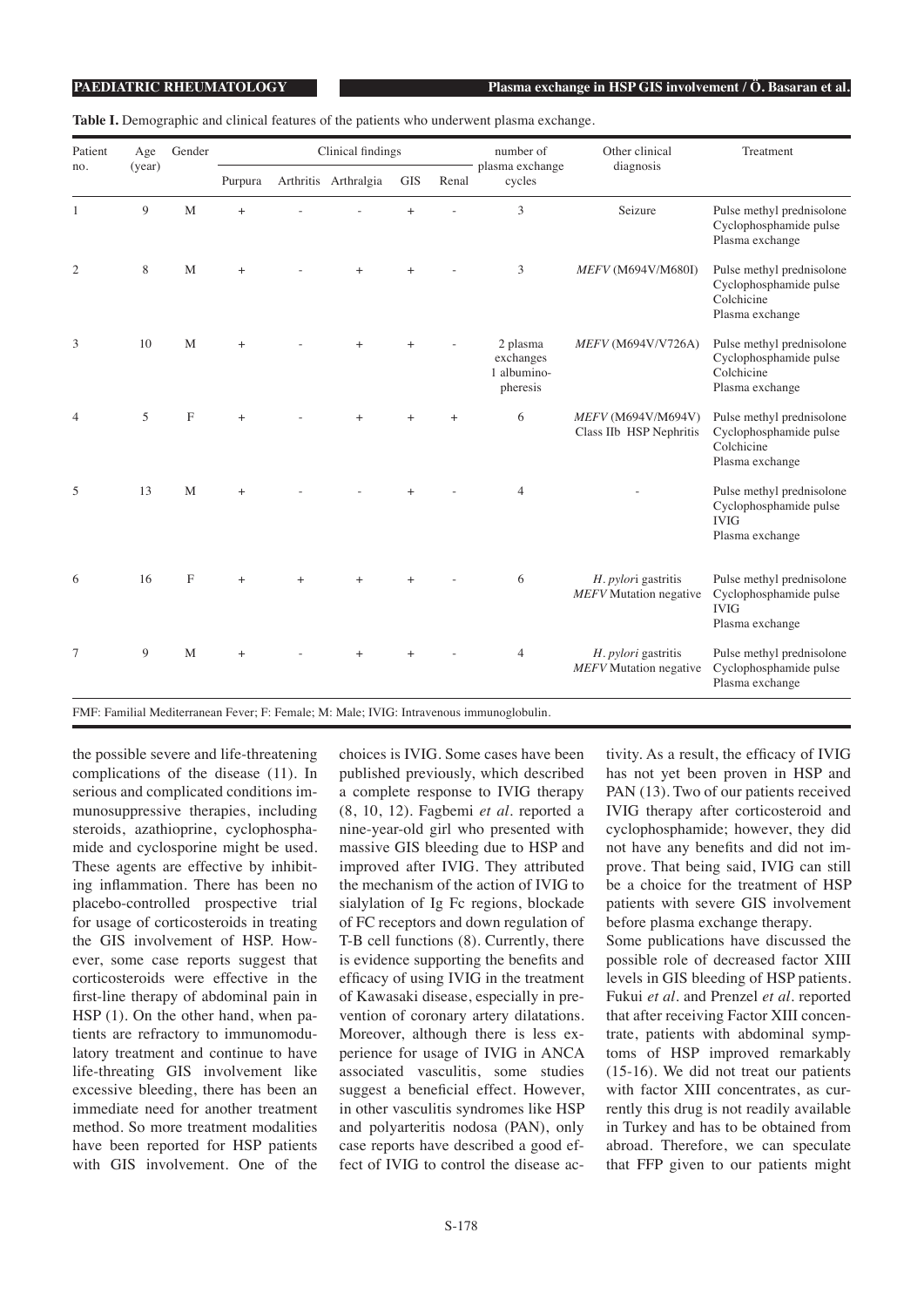have helped to increase their factor XIII levels and might have helped their improvement during the plasma exchange period (5).

Plasma exchange is a procedure that withdraws blood, separates plasma from the cellular components and returns it to the patient. FFP and human 5% serum albumin are the choices for replacement fluid (2). Furthermore, plasma exchange is a relatively well tolerated procedure. The reported adverse event rate is five  $-11\%$ . Most adverse-events are hypocalcaemia, hypotension and allergic reactions. They are mild and also preventable. Although thousands of plasma exchanges are performed each year, there are only a few reports of complications. 0.12% of plasma exchange procedures were associated with severe complications such as anaphylactic reactions and bleeding. And the incidence of death with plasma exchange has been estimated to be  $0.05\%$  (2, 17, 18) There have been some cases with HSP GIS involvement, which were refractory to immunosuppressive therapy and have been successfully treated with plasma exchange (4, 5, 11, 19). Moreover, plasma exchange has been used as an effective therapy choice for HSP patients having severe cerebral involvement (20, 21). Also, in ANCA-associated vasculitis plasma exchange may be a good choice for both renal and pulmoner involvement (22). Plasma exchange may show its effect by the removal of immunoglobulin, immune complexes, autoantibodies and pro-inflammatory cytokines. In this way, elimination of circulating Ig A complexes may cause a rapid and long-standing improvement (2). Similarly, leukocyapheresis has been used for refractory HSP patients with GIS involvement as a treatment option recently. Leukocyapheresis is effective by removing the lymphocytes and also prevents the production of new proinflammatory cytokines. The authors have thought that removing proinflammatory cytokines produced by lymphocytes and macrophages might be attributed to the improvement mechanism (9, 23). There are no known differences in efficacy, adverse reactions and risk

of mortality between leukocyapheresis and plasma exchange. Since both are invasive and also expensive procedures (24), the type of procedure could be chosen according to the patient and technical availability of the centre.

Immune suppressive therapy may also be needed to sustain the immediate effect of plasma exchange and to stop the active disease course. We did not previously use plasma exchange as a first-line therapy and in addition started immunosuppressive agents. Similar to the literature, we thought that using immune modulator therapy before or concurrently with plasma exchange may be necessary to suppress the inflammation more effectively and to inhibit the production of new cytokines (5, 11).

Among our small case series with severe GIS involvement, three had the diagnosis of FMF. One had homozygous mutation, and two had compound heterozygous mutations. As in our country *MEFV* mutations and FMF diagnosis are very frequent, our patients' results could be a statistical possibility. But the relationship of vasculitis and FMF has been discussed many times before in the literature (25-30). Ozcakar *et al.*  assessed the clinical and laboratory characteristics of paediatric HSP patients with and without *MEFV* mutations. They concluded that *MEFV* gene alterations are important susceptibility factors for the development of HSP and also affect the clinical presentation of the disease (34% of paediatric HSP patients were found to carry *MEFV* mutations). In this study, HSP patients having *MEFV* mutations were reported to be younger, to have more oedema and higher elevated acute phase responses than those without mutations (25). Ozdoğan *et al.* reviewed 207 FMF patients and found 15 patients with HSP. They also investigated 36 FMF patients for the presence of occult blood in the **f**irst stool specimens after an attack and found 47% positive results. They speculated that this result might be due to increased vascular permeability, exudation and haemorrhage in the intestinal wall or intestinal vasculitis (26). Aksu and Keser thought that the association of FMF and vasculitis did not show a coincidence; rather it

seems that FMF patients might be at an increased risk of vasculitis. In addition to this, authors have suggested that vasculitis might be an essential feature of FMF. Although the exact pathogenesis of FMF-associated vasculitis is not known, increased proinflammatory cytokines seem to be important in the development of vasculitis in FMF patients (27).

### **Conclusion**

Treatment of GI involvement in HSP with plasma exchange has mainly been based on case reports. As a result of our experience, we propose that plasma exchange might be an effective treatment choice for the patients who are refractory to conventional drugs. A detailed history of FMF should be obtained from the patients with severe GIS ınvolvement of HSP. Moreover, *MEFV* mutations can also be performed in those children. Our limitation is the small sample size. Therefore, we need further research and studies in a large number of patients to determine the indications and effectiveness of plasma exchange in HSP with severe intestinal symptoms.

#### **References**

- 1. ROBERTS PF, WALLER TA, BRINKER TM, RIFFE IZ, SAYRE JW, BRATTON RL: Henoch-Schönlein purpura: a review article. *South Med J* 2007; 100: 821-4.
- 2. MAHR A, CHAIGNE-DELALANDE S, De MEN-THON M: Therapeutic plasma exchange in systemic vasculitis: an update on indications and results. *Curr Opin Rheumatol* 2012; 24: 261-6.
- 3. KAWASAKI Y, ONO A, OHARA S *et al.*: Henoch-Schönlein purpura nephritis in childhood: pathogenesis, prognostic factors and treatment. *Fukushima J Med Sci* 2013; 59: 15-26.
- 4. ACAR B, ARIKAN FI, ALIOGLU B, ONER N, DALLAR Y: Successful treatment of gastrointestinal involvement in Henoch-Schönlein purpura with plasmapheresis. *Pediatr Nephrol* 2008; 23: 2103.
- 5. WORTMANN SB, FISELIER TJ, Van De KAR NC, AARTS RA, WARRIS A, DRAAISMA JM: Refractory severe intestinal vasculitis due to Henoch-Schönlein purpura: successful treatment with plasmapheresis. *Acta Paediatr* 2006; 95: 622-3.
- 6. PARKER RI: Transfusion in critically ill children: indications, risks, and challenges. *Crit Care Med* 2014; 42: 675-90
- 7. EMANCIPATOR SN: Ig A nephropaty and Henoch-Schönlein purpura. *In Heptinstall's Pathology of the Kidney*, JENNETTE JC, OLSON JL, SCHWARTZ MM, SILVA FG (Eds.). Phila-